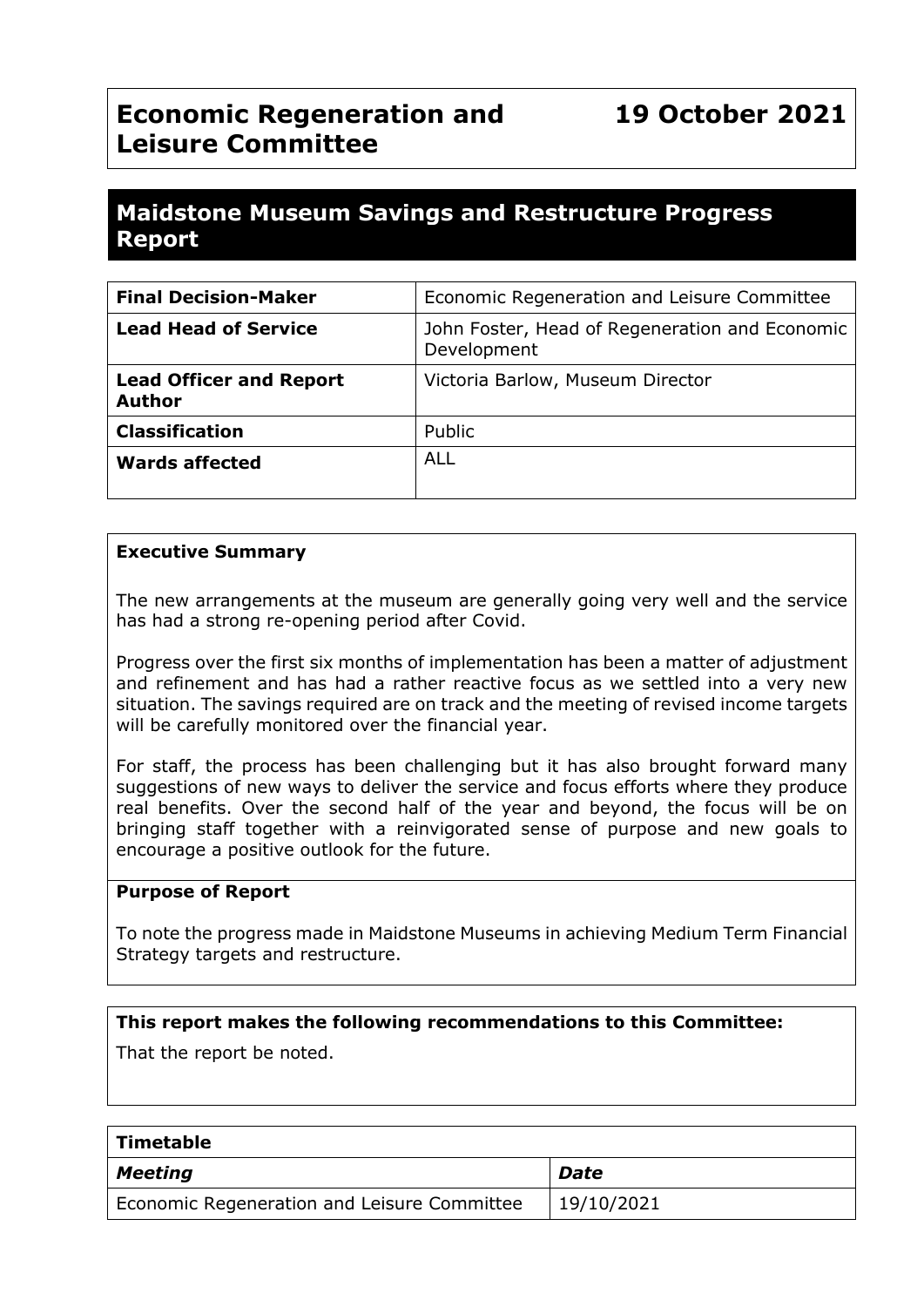# **Maidstone Museum Savings and Restructure Progress Report**

# **1. CROSS-CUTTING ISSUES AND IMPLICATIONS**

| <b>Issue</b>                                                                                                     | <b>Implications</b>                                                                                                                                                                                                                                                                                                                                                                                                                                                                                                                                                                                                                                                                                                   | Sign-off                                    |
|------------------------------------------------------------------------------------------------------------------|-----------------------------------------------------------------------------------------------------------------------------------------------------------------------------------------------------------------------------------------------------------------------------------------------------------------------------------------------------------------------------------------------------------------------------------------------------------------------------------------------------------------------------------------------------------------------------------------------------------------------------------------------------------------------------------------------------------------------|---------------------------------------------|
| <b>Impact on</b><br><b>Corporate</b><br><b>Priorities</b><br><b>Cross</b><br><b>Cutting</b><br><b>Objectives</b> | The four Strategic Plan objectives are:<br><b>Embracing Growth and Enabling</b><br>$\bullet$<br>Infrastructure<br>Safe, Clean and Green<br>$\bullet$<br>Homes and Communities<br>$\bullet$<br>A Thriving Place<br>This report supports the objective A Thriving<br>Place.<br>The four cross-cutting objectives are:<br>Heritage is Respected<br>Health Inequalities are Addressed and<br>$\bullet$<br>Reduced<br>Deprivation and Social Mobility is<br>$\bullet$<br>Improved<br><b>Biodiversity and Environmental</b><br>$\bullet$<br>Sustainability is respected<br>The report supports the achievement(s) of the<br>Heritage is Respected cross cutting objectives<br>by ensuring an efficient and well-run museum. | Museum<br>Director<br>Museum<br>Director    |
| <b>Risk</b><br><b>Management</b>                                                                                 | The report is for noting                                                                                                                                                                                                                                                                                                                                                                                                                                                                                                                                                                                                                                                                                              | Museum<br>Director                          |
| <b>Financial</b>                                                                                                 | The report describes how Maidstone Museums<br>have delivered MTFS budget savings. The<br>Council has relied on these savings in order to<br>set a balanced budget, so their successful<br>delivery is to be welcomed.                                                                                                                                                                                                                                                                                                                                                                                                                                                                                                 | Section 151<br>Officer &<br>Finance<br>Team |
| <b>Staffing</b>                                                                                                  | We will deliver the recommendations with our<br>current staffing.                                                                                                                                                                                                                                                                                                                                                                                                                                                                                                                                                                                                                                                     | Head of<br>Regeneration<br>and              |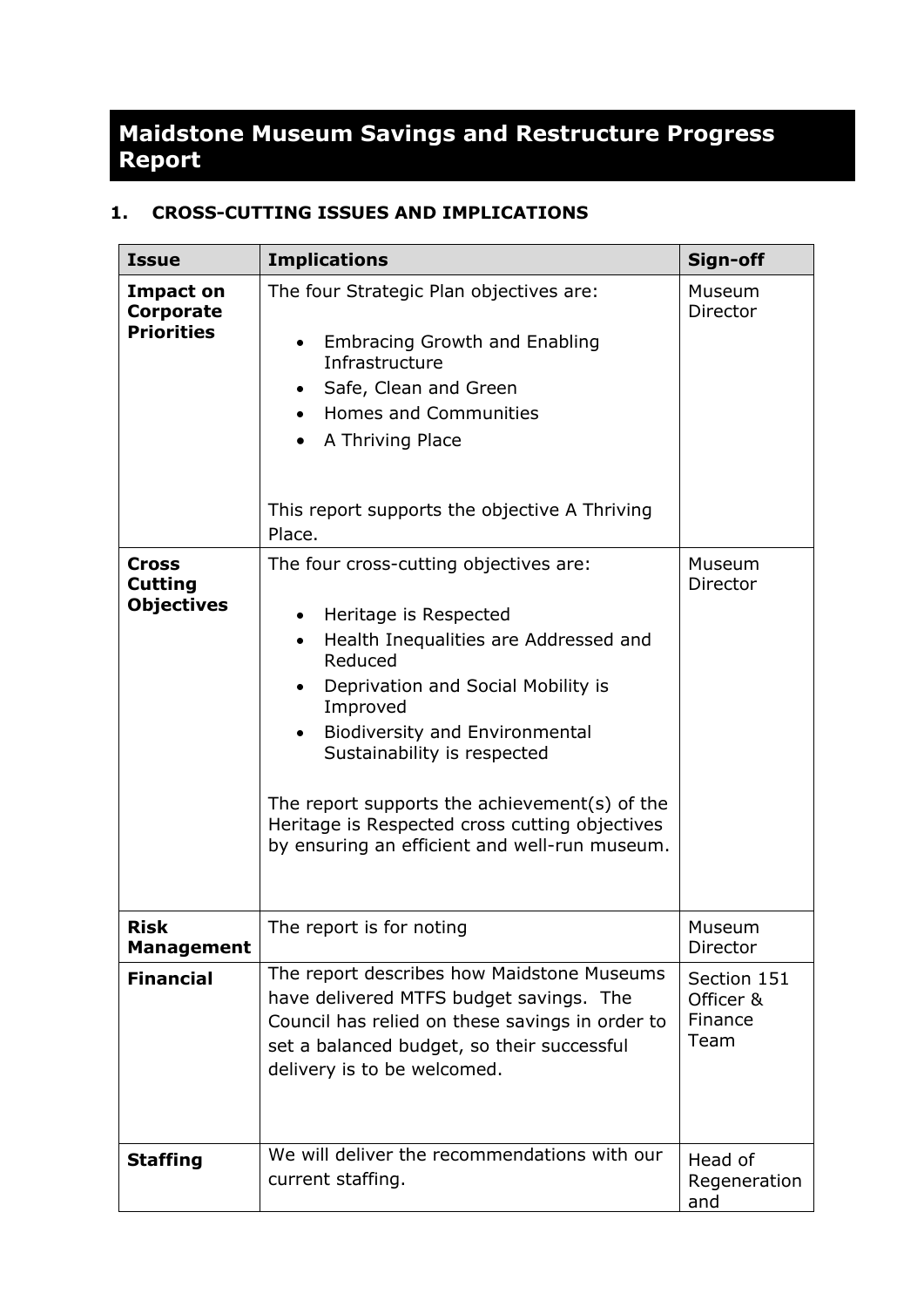|                                                     |                                                                                                                                                                                                                                                                                                                                                                                                                                                                                                                                                                                                                                                                                                                                                                                                                                                                                                                                                                                                                                                                                                                                | Economic<br>Development                          |
|-----------------------------------------------------|--------------------------------------------------------------------------------------------------------------------------------------------------------------------------------------------------------------------------------------------------------------------------------------------------------------------------------------------------------------------------------------------------------------------------------------------------------------------------------------------------------------------------------------------------------------------------------------------------------------------------------------------------------------------------------------------------------------------------------------------------------------------------------------------------------------------------------------------------------------------------------------------------------------------------------------------------------------------------------------------------------------------------------------------------------------------------------------------------------------------------------|--------------------------------------------------|
| <b>Legal</b>                                        | No legal implications identified.                                                                                                                                                                                                                                                                                                                                                                                                                                                                                                                                                                                                                                                                                                                                                                                                                                                                                                                                                                                                                                                                                              | Senior<br>Lawyer,<br>Corporate<br>Governance     |
| <b>Privacy and</b><br>Data<br><b>Protection</b>     | We will hold data in line with our retention<br>schedules.                                                                                                                                                                                                                                                                                                                                                                                                                                                                                                                                                                                                                                                                                                                                                                                                                                                                                                                                                                                                                                                                     | Policy and<br>Information<br>Team                |
| <b>Equalities</b>                                   | The recommendations do not propose a<br>change in service therefore will not require an<br>equalities impact assessment                                                                                                                                                                                                                                                                                                                                                                                                                                                                                                                                                                                                                                                                                                                                                                                                                                                                                                                                                                                                        | Equalities &<br>Communities<br>Officer           |
| <b>Public</b><br><b>Health</b>                      | We recognise that the recommendations will<br>not negatively impact on population health or<br>that of individuals.                                                                                                                                                                                                                                                                                                                                                                                                                                                                                                                                                                                                                                                                                                                                                                                                                                                                                                                                                                                                            | <b>Public Health</b><br>Officer                  |
| <b>Crime and</b><br><b>Disorder</b>                 | The recommendation will have no impact on<br>Crime and Disorder.                                                                                                                                                                                                                                                                                                                                                                                                                                                                                                                                                                                                                                                                                                                                                                                                                                                                                                                                                                                                                                                               | Museum<br>Director                               |
| <b>Procurement</b>                                  | No procurement will be required as a result of<br>this report                                                                                                                                                                                                                                                                                                                                                                                                                                                                                                                                                                                                                                                                                                                                                                                                                                                                                                                                                                                                                                                                  | Head of<br>Service &<br>Section 151<br>Officer   |
| <b>Biodiversity</b><br>and Climate<br><b>Change</b> | As part of the Biodiversity and Climate Change<br>Action Plan and need to reduce MBC's<br>buildings carbon footprint to Net Zero by 2030<br>the Biodiversity and Climate Change Manager<br>is currently looking in to upgrading the<br>Museums heating systems, energy efficiency<br>and sustainable power generation. These<br>upgrades while moving away from a<br>dependency on fossil fuels and reducing the<br>carbon footprint of the Museum, will also<br>reduce the amount of energy needed to heat<br>the building and should in the long terms save<br>money on energy bills. Furthermore, as part<br>of these upgrades, the Biodiversity and<br>Climate Change Manager is looking into the<br>potential of placing solar PV panels on the<br>museum roof, either to reduce the need for<br>grid electricity or as a supplementary income<br>by producing energy via the museum. Please<br>not that Solar PV will be in keeping with the<br>heritage and grade listing of the building and<br>all upgrades will be kept to a minimum or<br>hidden where possible. These upgrades are<br>pending a feasibility study. | Biodiversity<br>and Climate<br>Change<br>Manager |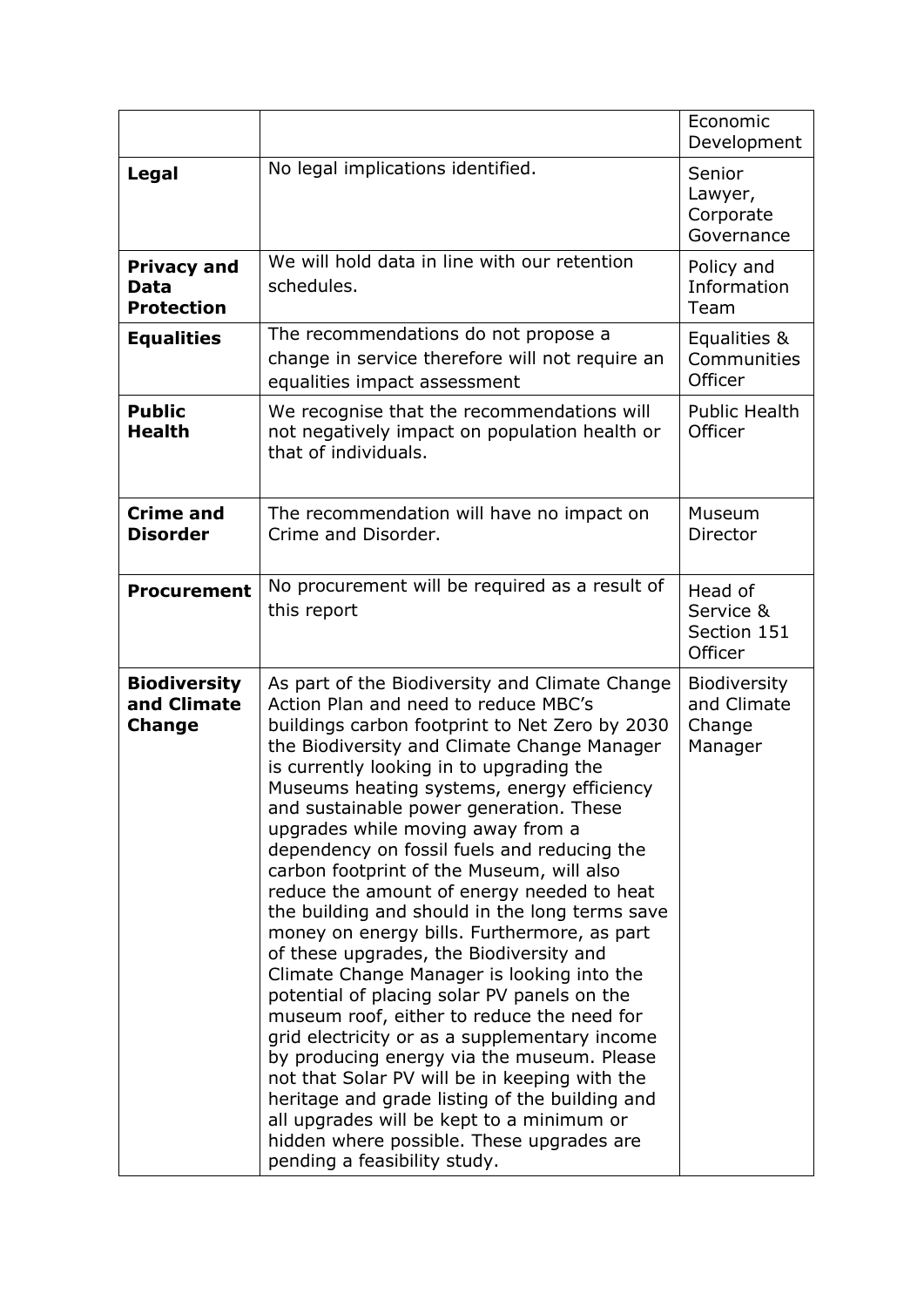# **2.0 INTRODUCTION AND BACKGROUND**

#### 2.1 Background

- 2.2 The purpose of this report is to advise Members of progress towards the savings target identified and agreed in 2020. At Policy and Resources Committee on 25th November 2020, it was resolved that the measures agreed at ERL Committee on 12th November be implemented:
	- 1. To produce revenue savings of £152,000, £138k arising from a reduction in opening hours to take effect by April 2021 and the balance from a package of other actions to take effect by April 2022
	- 2. Access to the main Museum's collections is maintained
	- 3. Any changes made are reversible
	- 4. The Museum's Accreditation Status is maintained; and
	- 5. Volunteers be at the heart of Maidstone Museum's model.
	- 6 That an annualised hours system of working would be introduced equivalent to opening 4 days a week.
- 2.3 A formal process of staff consultation, guided by Human Resources, enabled the restructure to be implemented by April 2021. The full saving of £138,000 was achieved although this is subject to the Council's Payment Protection Policy, so the full saving will not be made until year 3.
- 2.4 The Museum's non Visitor Services team now work 4 days a week. The Front of House team, through the introduction of the annualised opening model now work a rota which allows the Museum to open on the following basis:
	- Mid-February to Mid-December open 4 days a week except during school holidays when it is open 6 days a week.
	- Mid-December to early-February the museum is closed to visitors.
	- Carriage Museum is open be appointment only
- 2.5 From 1<sup>st</sup> April 2021, the following posts were deleted:
	- Collections Documentation Assistant
	- Visitor Services Supervisor
	- Visitor Experience Officer x 2 seasonal
	- Casual Visitor Experience Officer (s)
- 2.6 The Collections Documentation Assistant was found alternative employment within the Council. The Visitor Services Supervisor found a new job outside of the Council before the restructure process was complete. All other posts were vacant. No compulsory redundancies were made.
- 2.7 It should be noted that the Learning Team remain full time as they are funded by a grant from the Arts Council. This remains a potential threat to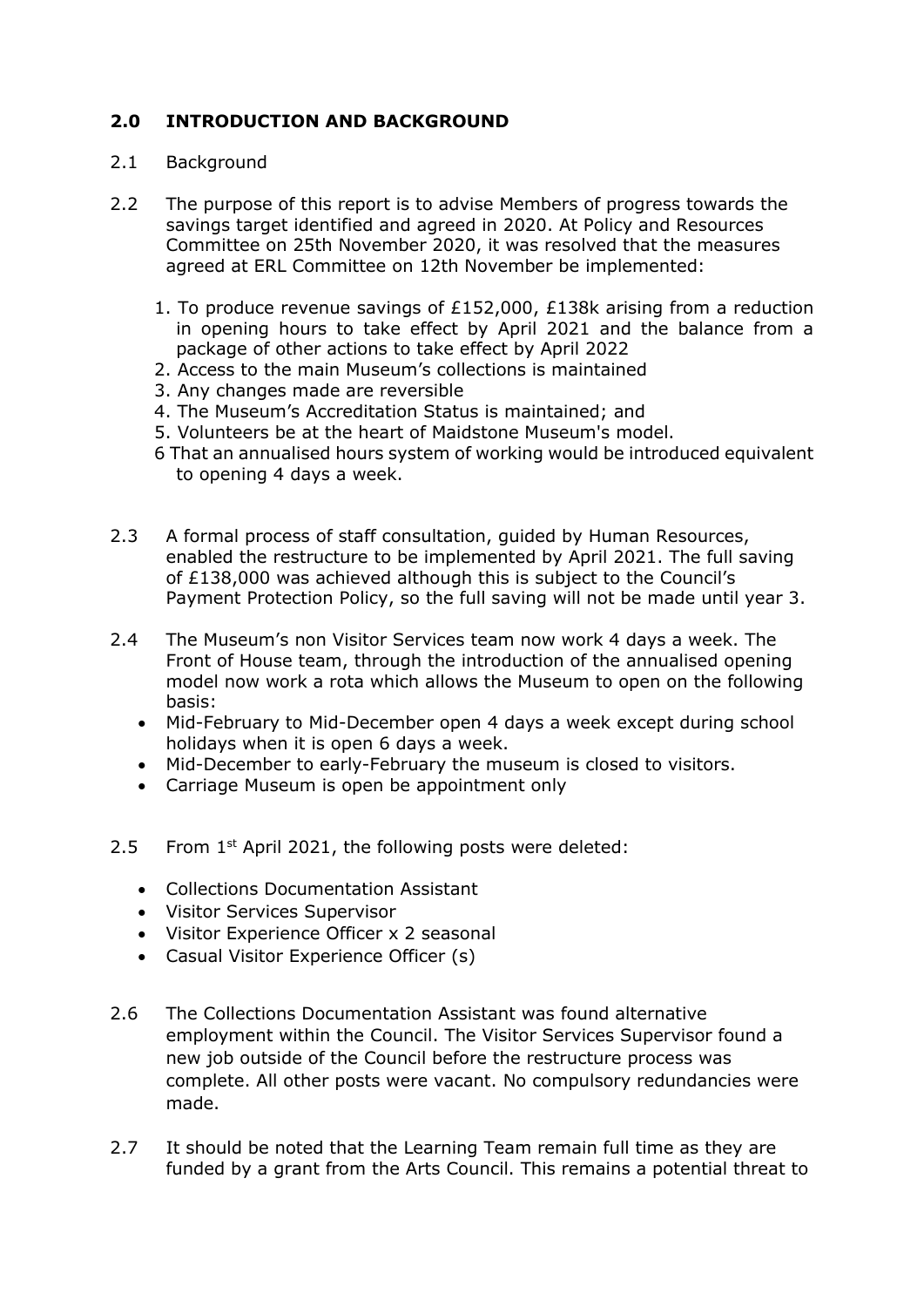the service as this is grant is always only for one year and may not be renewed.

- 2.8 All non-Visitor services staff are now given a Duty Officer role on rota. The purpose is to ensure a central point of contact for staff now that there are fewer staff in the museum at any one time. Additionally, non-Visitor staff also cover their Visitor Experience colleagues at peak times on weekends (again on rota) and during any absences. Saturday working is carried out on a TOIL basis. This practice has greatly improved the team's understanding of the museum and its visitors at a time they do not usually work but does mean that staff TOIL has to be managed very carefully.
- 2.9 One issue that became clear over the busy school holiday is the need for greater resilience during peak periods in order to ensure cover is available for sickness and other absence, and staff numbers are sufficient for the emergency evacuation procedure. A budget increase may be required here.
- 2.10 By  $31^{st}$  August 2021, four out of five members of Visitor Experience Team staff had resigned, with three of these stating that the requirements of the annualised hours contract were at least one consideration in their decision to leave. The contract currently requires front of house staff to work 6 days a week during the summer school holidays with no leave. In contrast, these staff are not required to work from mid-December to mid-February. It was always clear that the specific details of the new arrangements might need to be assessed and reviewed after implementation and staff turnover was identified in the Risk Assessment for the restructure. Although recruitment is underway to replace these members of staff, it is our intention to review the arrangements to see if there is any flexibility in the requirement to work 6 day shifts for the whole of the summer school holidays but also to best consider how we keep the team engaged during the closed period.
- 2.11 Impact on Services
- 2.12 No formal feedback has been received from visitors or non-visitors on the effects of these changes and no complaints, but we will be monitoring general satisfaction with the service through visitor surveys and other opportunities to comment.
- 2.13 Research visits by students and specialists have been halted as we no longer have the staff available to accompany researchers while working with collections. This decision was taken because, although a few researchers each year may make a significant contribution to their field or our knowledge of our collections however the majority of visits are from students or non-professional researchers.
- 2.14 Individual photographic reproductions have been halted and all available images are currently being moved to Bridgeman Images which manages the reproduction and licensing of our images for a fee.
- 2.15 The events programme has been reduced. The monthly Lates have been reduced to 4 a year as we no longer have budget to pay staff out of hours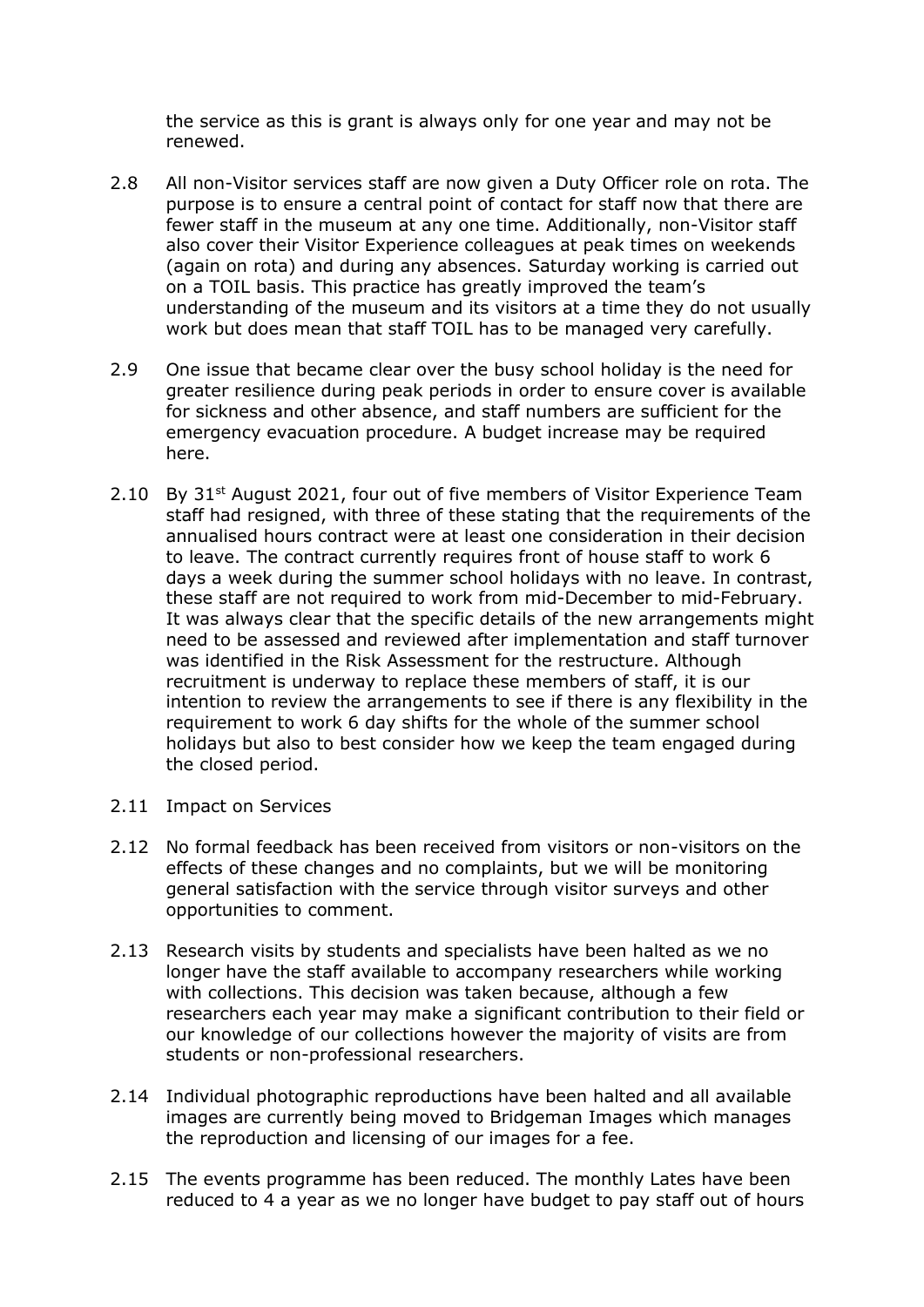nor the flexibility to award Time Off In Lieu (TOIL) at previous levels. Other events, such as the Halloween Tour and History Mystery Tours, were previously provided by staff who volunteered time outside work to rehearse etc.

- 2.16 There is a moratorium on all collecting of new artefacts due to the capacity of the Collections Team to properly administer new donations.
- 2.17 Further Savings for 2022 onwards
- 2.18 Further revenue savings of £14,000 have been identified and while income generation has been seriously impacted by continuing Covid measures, the museum has secured a grant of £35,000 from DCMS to backfill this lost income in 2021-2022 and expects income to recover further in 2022-23.
- 2.19 The Maidstone Museums Foundation is contributing to the desired increase in income through the provision of a contactless donations machine in the museum and a portable version for use in their Pop-Up shop in Fremlin Walk, at external events and at events such as the annual Carol Concert. Their goal is to raise £14,000 per year which will be returned to the museum on a quarterly basis. The machines will formally accept donations to the MMF as research shows that donors would rather give to a charity than to a statutory body such as the Council. These are expected to be in place by mid-October 2021.



2.20 The new donation machines have been purchased by MMF and it is they who will cover on-going costs of servicing and software. The branding will be as shown above.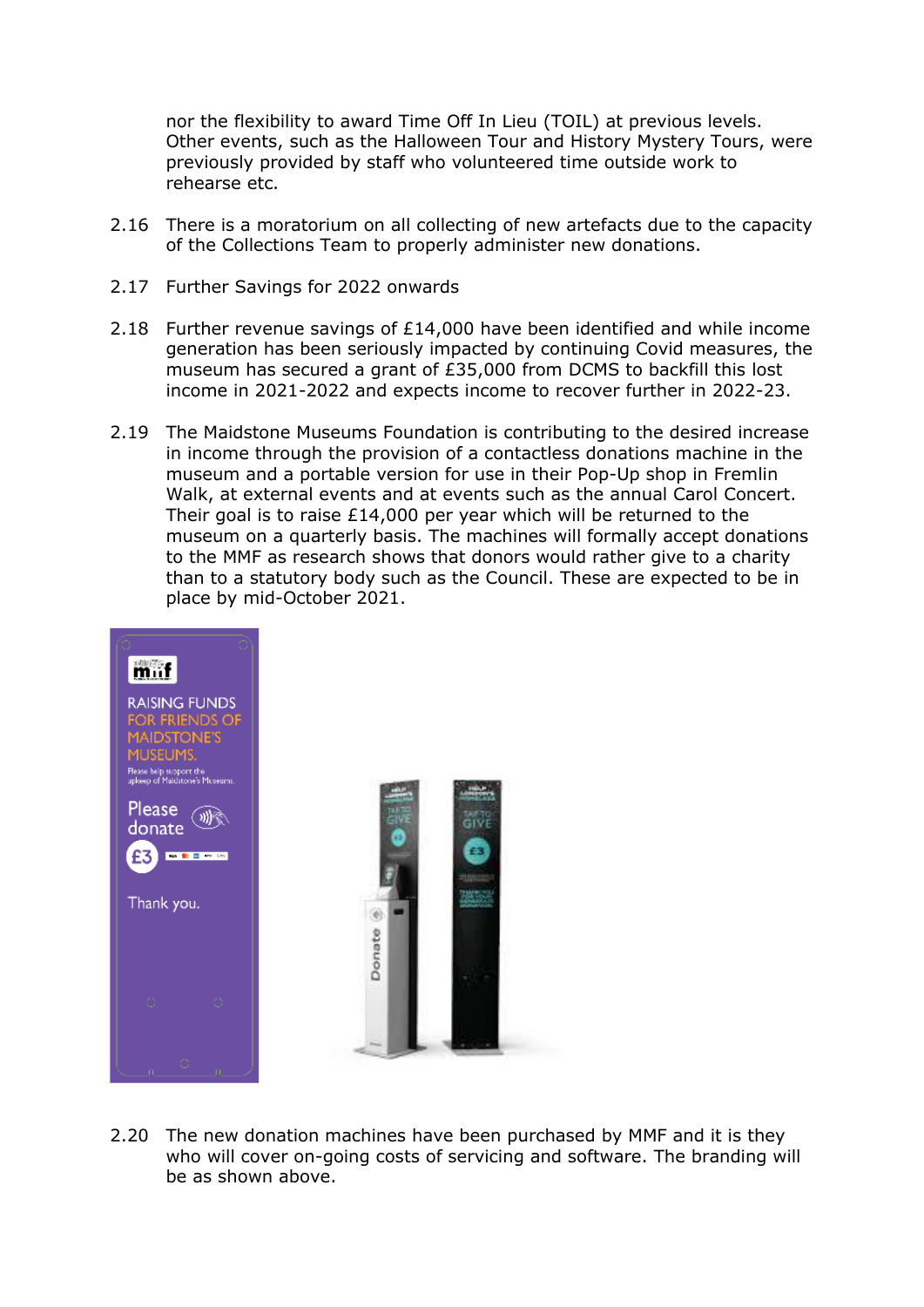- 2.21 Implementation of new opening hours and visitation
- 2.22 The museum re-opened to visitors on May 19<sup>th</sup> 2021 after a second COVID lockdown. Between then and 31<sup>st</sup> August, almost 20,000 visits were made.

| 19 May 2021- 31st May | 494    |
|-----------------------|--------|
| June                  | 2,521  |
| July                  | 5,847  |
| August                | 10,138 |
| TOTAL                 | 19,878 |

2.23 In large part this was due to the popularity of the Elmer Trail and the 'Learning Herd' of elephants in the museum and an exhibition of Star Wars related memorabilia. However, it is also likely that the increased opening to six days a week during school holidays contributed to this success. It is clear from daily figures that visitation was spread across all days of the week, including the newly introduced Mondays.



- 2.24 In comparison, the last full year of operation, 2019, saw a total of 26,117 visits.
- 2.25 Maidstone Carriage Museum
- 2.26 Maidstone Carriage Museum is currently closed except by appointment for groups, at a minimum cost of £150 for groups of 10. Options for its future operation are being explored and an appraisal of these will be brought to committee in January 2022.
- 2.27 The immediate priority for the museum is to find a way to re-open the museum in a sustainable way which does not deny residents and visitors the opportunity to see an important local collection. Over the past twenty years several schemes have been put forward to re-house the carriages but it should be noted (and will be expanded on in the report) that the vehicles in the museum are currently acclimatised to the environment in the museum, which has had various improvements over the past few years and are in a stable condition. Moving them is not only a potentially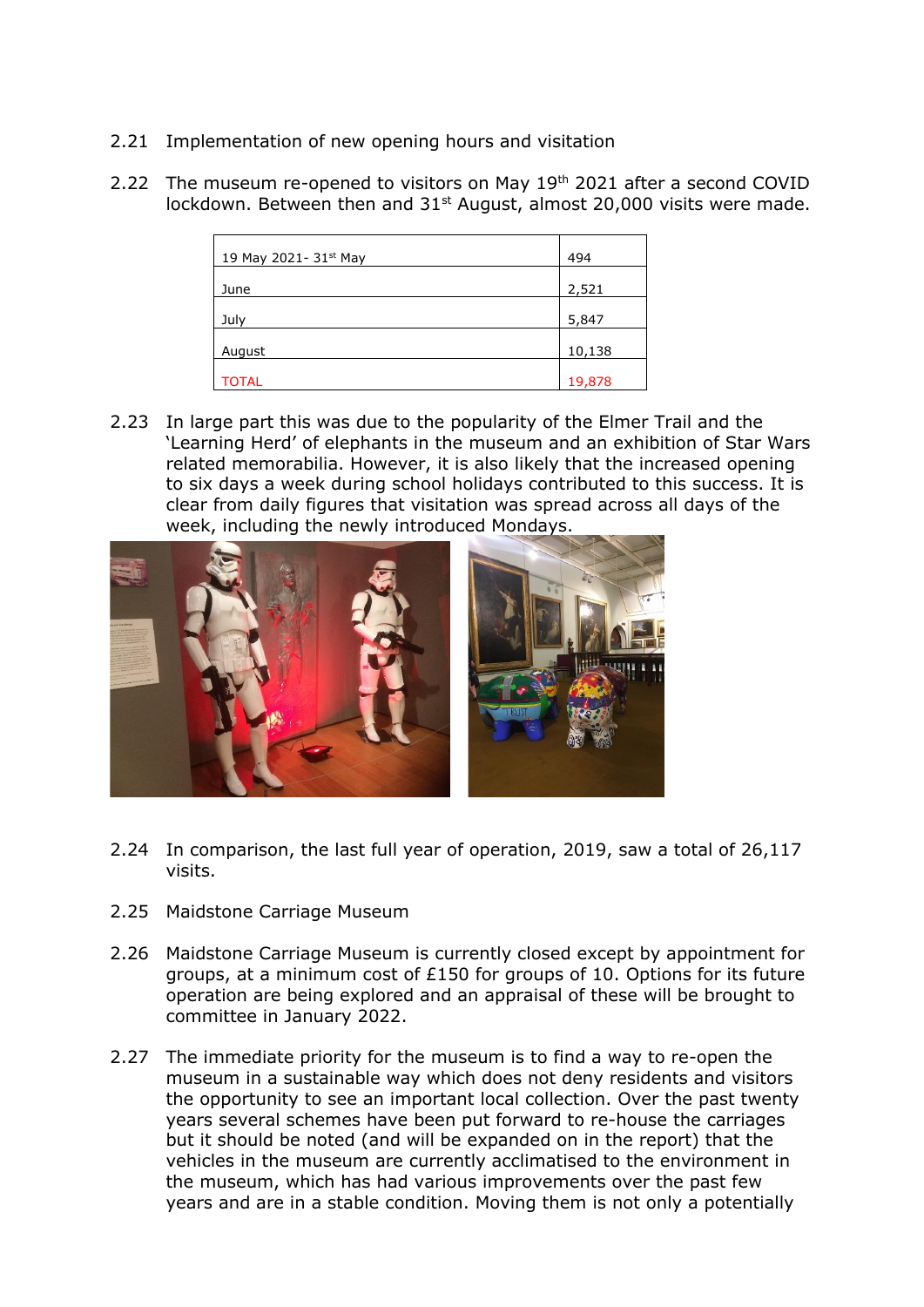expensive and difficult procedure, but also runs a very high risk of causing deterioration in their condition, which is currently good and stable.

- 2.28 In the next six months we will be recruiting and training a team of Carriage Museum volunteers so that during the summer, the museum will reopen on a regular basis. It isn't possible to open all year round due to the unheated nature of the building but once a team is in place, they will have plenty of work to do when the colder months come.
- 2.29 Use of the Capital Allocation
- 2.30 The museum has a capital budget of £389,000. Work is ongoing to determine the best use of this budget in improving access to museum collections and bring an additional financial return. Proposals include the creation of a new Temporary Exhibition Gallery, creation of a new events space and the development of a new British Archaeology Gallery in partnership with Kent Archaeological Society, The William and Edith Oldham Trust and Maidstone Museums Foundation. The William and Edith Oldham Trust have made the generous offer of matched funding, up to £100,000 for sums raised by MMF from local support. It is proposed to bring a final report to ERL in November 2021
- 2.31 Growing the volunteer team
- 2.32 The major 'objective to underpin the future operational model for the museums' sought by members was the growth of the museums volunteer team. Although volunteers already work in most areas of museum operations including collections, exhibitions, learning and visitor services, members felt that this number could be grown in a sustainable manner to increase the museums' capacity.
- 2.33 Currently, no staff member has volunteer management in their Job Description and it has been carried out on an ad hoc basis. Since the recruitment and retention of volunteers will be critical in areas such as the already discussed Carriage Museum, a Revenue Growth request is to be submitted to create a small amount of capacity among the team for the development, training and management of volunteers across the museums. This will ensure the sustainability of the service and especially the Carriage Museum as it allows access by residents with only a very small investment. the potential benefits of engaging residents in our work as volunteers are great and may contribute to the well-being of volunteers, the development of new activities and events and increase the awareness and sense of local ownership of the museum.
- 2.34 South East Museums Development, funded by Arts Council England, have launched a project to help 8 museums develop their plans for volunteers. Maidstone Museums successfully applied and will receive online and in person training from October, as well as consultant support to create an action plan which will see the creation of new role descriptions and recruitment systems for volunteers as well as advising on retention and management of volunteers. A small grant of £500 will also be available to assist this work.